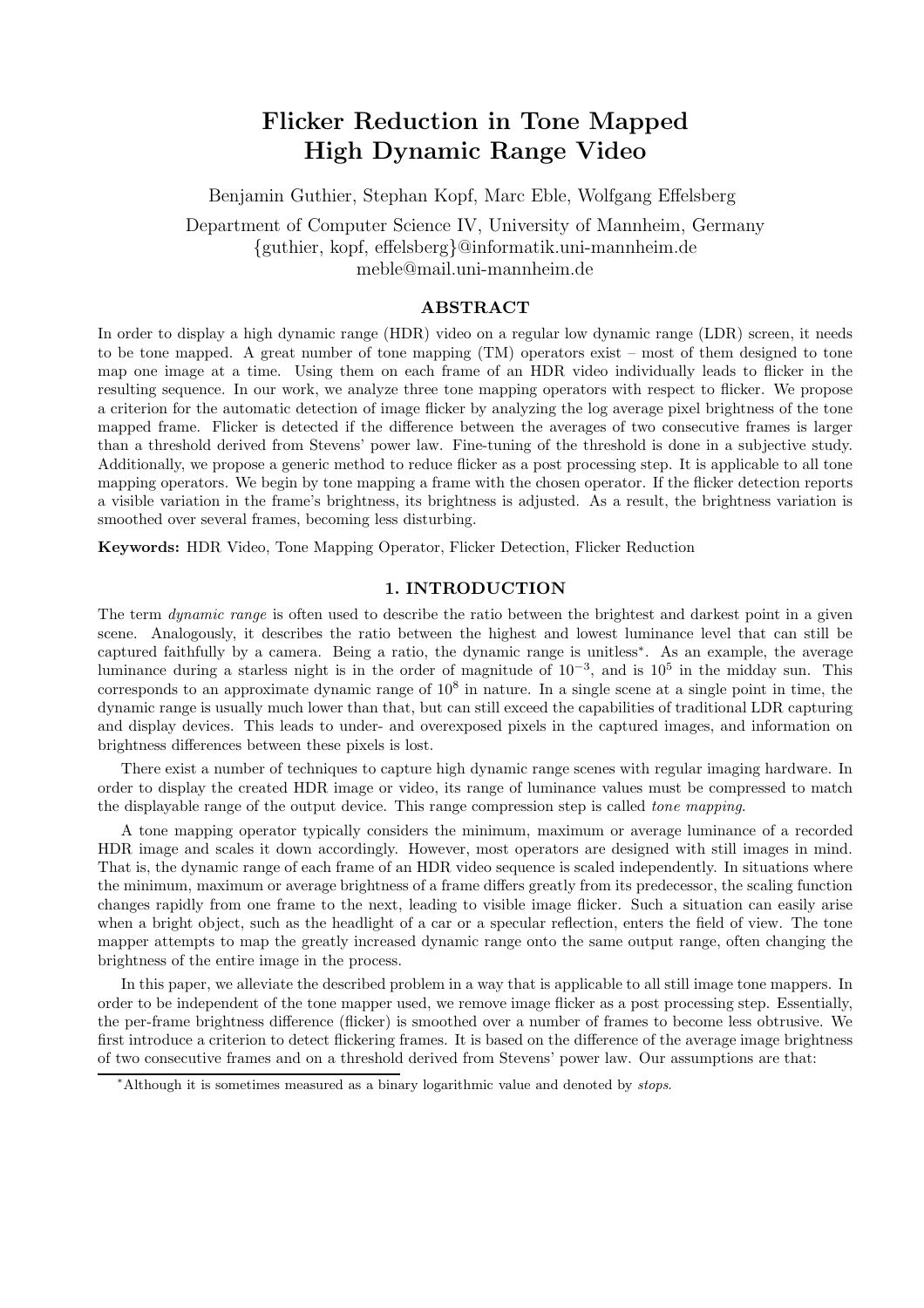- Image flicker is the most obtrusive artifact introduced by applying still image tone mappers to videos, and
- flicker can be detected sufficiently well by analyzing the average brightness of a tone mapped frame.

These assumptions are supported by our experimental results. To reduce the visibility of detected flicker, we adjust the average image brightness after tone mapping. This is done using image normalization and clamping, which is included as a last processing step in many tone mapping operators anyway. A frame that was mapped to a much darker average than its predecessor will be adjusted to a level closer, but still darker than the previous frame. We always keep the brightness variation within a range that is tolerable according to our flicker detection. After a few frames of convergence, the same average brightness the operator would maintain without our intervention is reached again.

The rest of this paper is structured as follows. Section 2 presents existing HDR capturing techniques and previous work in the field of tone mapping for still images and video. In Section 3, we present our method to detect flickering frames. This criterion is then used in Section 4 to reduce the visibility of image flicker. A description of our experiments to fine-tune the parameters of flicker detection in a subjective user study, the results of flicker reduction, and some processing cost considerations are then given in Section 5.

#### **2. RELATED WORK**

### **2.1 HDR Capturing Techniques**

The creation of HDR still images using LDR hardware has been discussed in the literature. The most popular approach is temporal exposure bracketing, i.e., using a set of LDR images captured in quick sequence at different exposure settings. Each LDR image then captures one facet of the scene's dynamic range. When fused together, an HDR image is created that covers the full dynamic range of the scene. Most works in this field focus on the estimation of the inverse camera response function to map pixel values onto scene radiance,  $1^{-4}$  or on image registration to compensate the camera motion between the shots.5–8 Additionally, there exist a number of works that describe the capturing of HDR images by specialized hardware.<sup>9–13</sup>

More recently, these still image approaches have been extended to capturing HDR video. While the earlier works separated the capturing step from the offline HDR processing,<sup>14</sup> more and more papers are being published that aim at capturing HDR video in real-time.<sup>15, 16</sup>

In our work, we use the real-time capable HDR capturing method proposed  $in^{15}$  and save the created videos. All the processing described in this paper is then applied to saved videos.

#### **2.2 Still Image Tone Mapping Operators**

A variety of TM operators for still images already exists, and several works have been published to evaluate their quality.17–20 There is a distinction between spatially invariant, global operators and spatially variant, local operators.<sup>21</sup>

Global operators are non-linear functions based on the content of an image as a whole, using statistical values such as average luminance to estimate optimal mapping parameters for a particular image. When the optimal function is found, the same transformation is applied to each pixel. Psychophysical models of brightness and contrast perception as well as retinal properties serve as a basis for most approaches.<sup>22–25</sup> These operators are simple and fast, but are limited in their ability to process very high dynamic ranges. A mapping of the full input range of luminance can be achieved by more engineering-oriented models such as logarithmic contrast compression<sup>26</sup> or histogram adjustment methods.<sup>27</sup>

Local operators consider a set of neighboring pixels for estimation of the parameters of a transformation function. Each pixel of an image is mapped differently, based on the local features of its neighborhood. Because the human visual system is sensitive to local contrast, high quality images spanning high dynamic ranges are possible with these methods. Due to the more complex nature of these operators, computing time increases and artifacts such as halo effects can occur.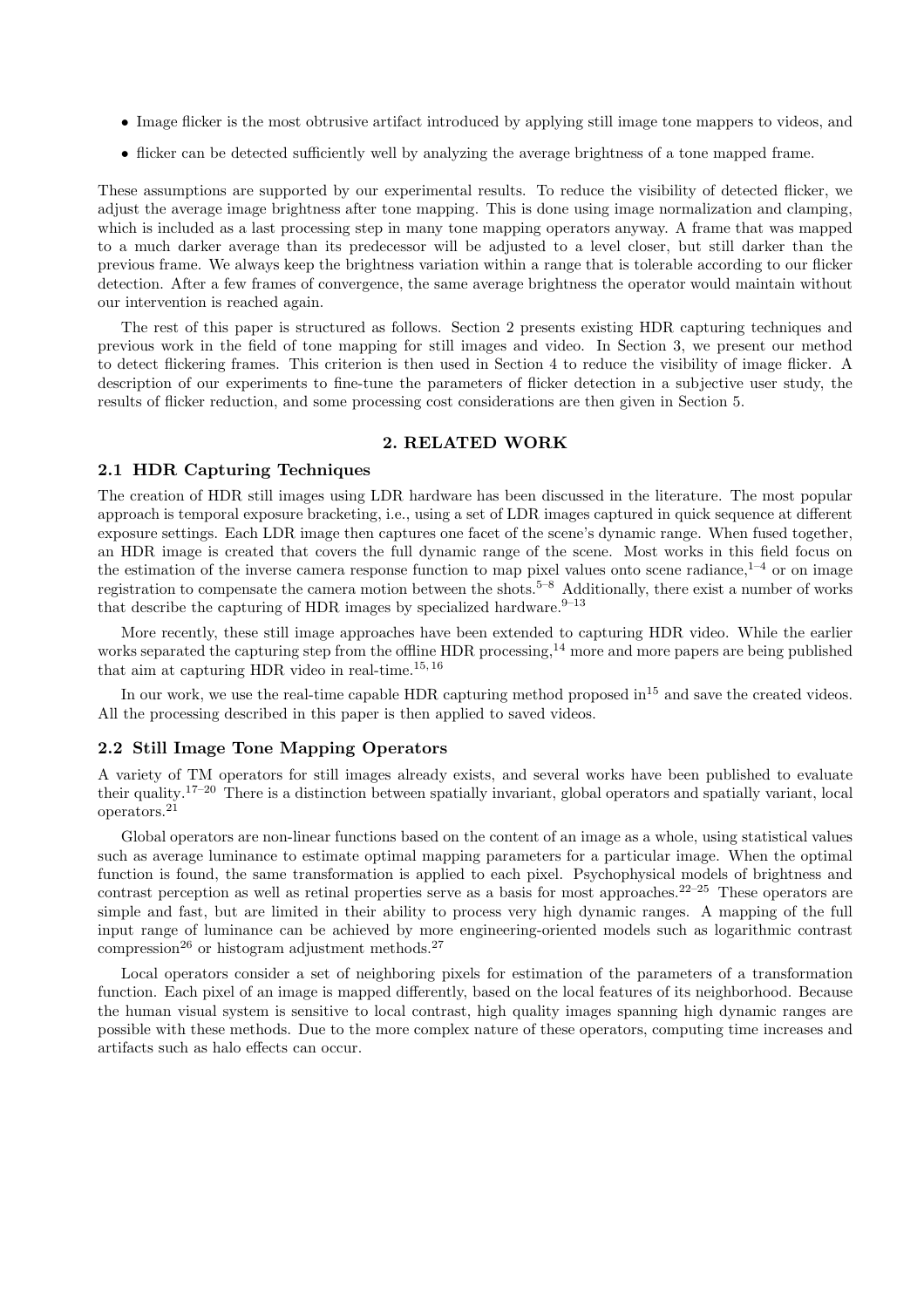Local operators can be divided into different classes. Center-surround methods increase local contrast by computing the difference between a pixel's value and a weighted set of its neighboring pixels. This procedure is inspired by receptor properties of the human visual system.28–31

Frequency-based operators separate the low and high frequency bands of an image. Assuming that an image is a product of light intensity and reflection, only the part relevant to light intensity is compressed. This is the low frequency band, while the image details contained in the high frequency bands are kept. Oppenheim et al.<sup>32</sup> published this technique known as the first TM operator, which attenuates low frequencies more than high frequencies.

Gradient-based operators alter the gradient of an image. High frequency regions cause significant differences between neighboring pixels, while low frequency regions contain rather small differences. Fattal et al.<sup>33</sup> observed, that drastic luminance changes greatly increase gradients. Thus the gradient field is compressed progressively.

For this work we chose three different TM operators. As a global operator the *Contrast-Based Scale Factor* by Ward<sup>25</sup> is used. The primary goal of this method is the preservation of contrast. A constant of proportionality between display luminance and world luminance has to be found, that yields a result with roughly the same contrast visibility as the actual scene. Calculation of the scale factor is based on the research of Blackwell, $34$  who defined a relationship between adaptation to luminance changes and the just noticeable difference. It is then applied to pixel values to convert real luminance values into display values.

The *Photographic Operator* published by Reinhard et al.<sup>28</sup> is chosen from the set of local tone mappers. It is inspired by photographic development and printing techniques. First, a global tone mapping reduces the range of luminance to a displayable range. A center-surround function then finds low contrast regions. Their contrast and details are enhanced by analyzing the luminance of local regions and changing the contrast of a pixel related to its neighbors by dodging and burning.

The third operator considered is the *Histogram Adjustment* method proposed by Ward et al.<sup>27</sup> It globally applies a monotonic tone reproduction curve to all pixels. The idea is to allocate most of the displayable dynamic range to luminance ranges that are represented by many pixels. Thus pixels in less frequent brightness levels are compressed more strongly. Additionally, human visual limitations such as glare or visual acuity are regarded in further processing steps.

# **2.3 Tone Mapping Operators for Video**

Only few TM operators specific to HDR video content have been proposed. Tone mappers encounter problems when dealing with strong illumination changes in adjacent frames, as current operators transform each frame independently.

Pattanaik et al.<sup>35</sup> presented an approach that models the time-dependent local adaptation of the human visual system and discussed temporal coherence to avoid flicker introduced by tone mapping.

Ferwerda<sup>24</sup> offers a time-dependent model, which is based on psychophysical experiments. However, the data used is not in accordance with psychophysical data, and the problems of local retina adaptation and eye movements influencing the state of adaptation persists.

Benoit et al.<sup>36</sup> propose a model based on properties of the human retina. HDR video content is enhanced by a non-separable spatio-temporal filter with added temporal constancy. This is done by imitating the retina's luminance compression and additional temporal information processing.

Another approach inspired by the non-linear adaptation of the retina by Meylan et al.<sup>37</sup> performs color rendering operations, such as tone mapping, directly on a color filter array (CFA) of a camera sensor. Their method works similarly to retinal processing of the human visual system. In traditional color processing, color reconstruction is done before color rendering to obtain the full resolution color image with three chromatic components per pixel, as a CFA retains only one chromatic component for each pixel.

An implementation of a TM operator using programmable graphics hardware was presented by Goodnight et al.<sup>38</sup> They extend the TM operator to include a time-dependent model, that is based on the adaptation model proposed by Durand and Dorsey.<sup>39</sup> It describes a multi-pass interactive rendering that computes the average luminance in a first pass and renders the scene with a TM operator in the second pass. Both multiplicative and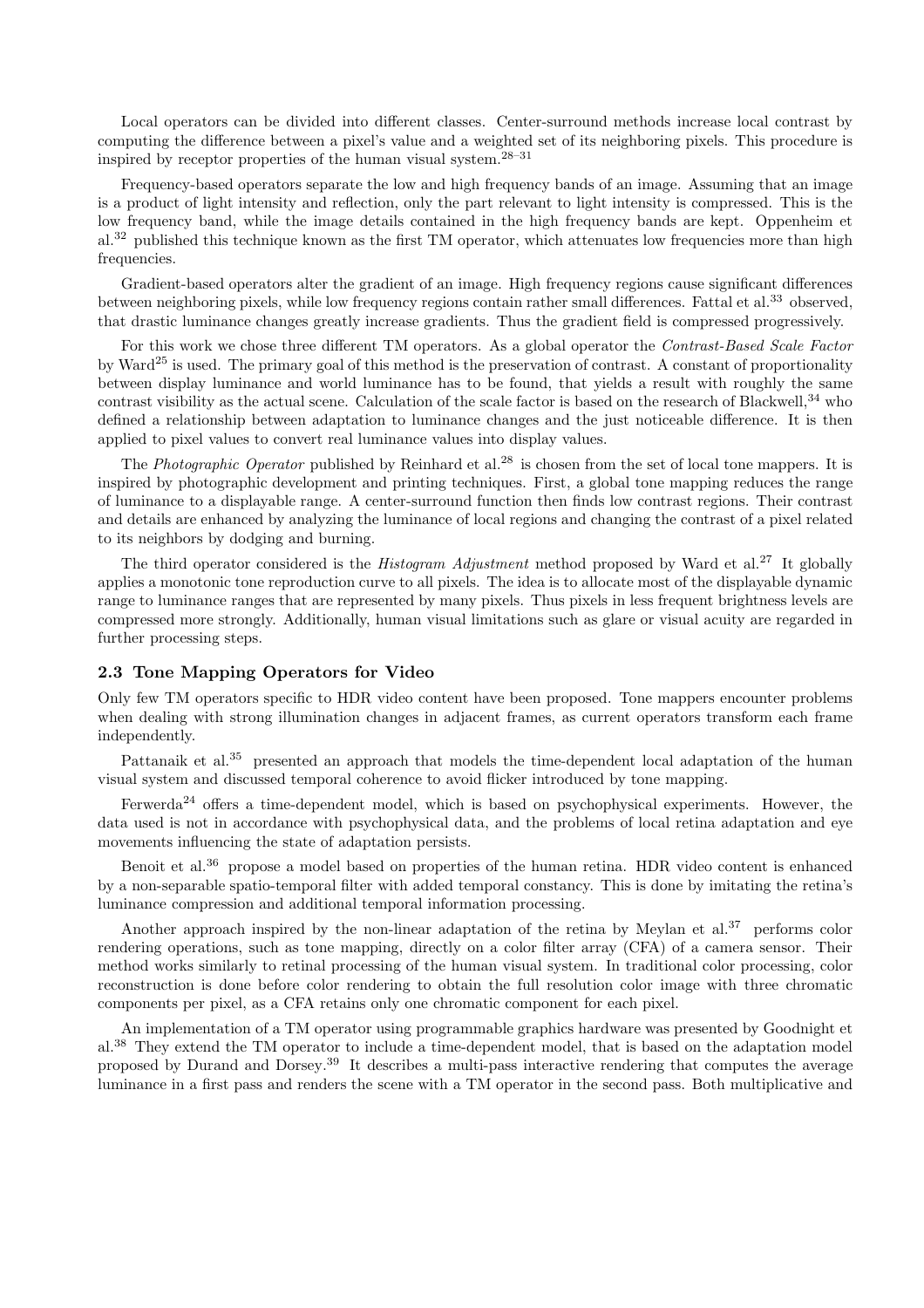subtractive light adaptation is simulated by applying a global multiplicative scale factor during the mapping from world luminance to display luminance.

Wang et al.<sup>40</sup> presented a modified version of the Photographic Operator for real-time operation. To achieve fast computation, only the global component of the operator is considered and pipelined with a video codec.

An approach using gradient domain tone mapping in HDR videos was introduced by Lee et al.<sup>41</sup> Temporal motion information is incorporated into the Poisson equation to obtain temporally coherent LDR videos.

A general model for temporal luminance adaptation was proposed by Krawczyk et al.<sup>42</sup> In accordance with the human visual system, that reacts to temporal changes in luminance conditions, a time constant for the speed of the adaptation is introduced. It is different for rods and for cones, so that adaptation speed depends on the level of scene illumination.

All methods for videos listed here were either implemented as a tone mapping operator, or specific to a certain operator, while our proposed method can be used in conjunction with any operator.

## **2.4 TM Quality Evaluation**

Evaluation of TM operators is widely done in subjective experiments.<sup>43, 44</sup> Since there is no standardized method for tone mapping, our evaluations are performed in accordance with the Subjective Assessment Methodology for Video Quality (SAMVIQ).<sup>44</sup> It is a subjective video quality measurement for motion pictures generally used to evaluate video encoding techniques.

## **3. FLICKER DETECTION**

It is our goal to perform tone mapping on high dynamic range videos using standard operators designed for still images. When doing so, temporal incoherence of the minimum, maximum or average scene luminance leads to image flicker in the tone mapped result. We argue that image flicker is the most disturbing artifact introduced in this process. This is supported by two experiments described in Section 5. We thus focus entirely on the detection and reduction of flicker.

The second assumption we make is that flicker is sufficiently well detected by computing the average image brightness of a tone mapped frame and comparing it to the average of the previous frame. The validity of this simple criterion is also backed up by our experiments described later in the paper.

Figure 1 shows the average brightness of the frames of a tone mapped video over time. It illustrates well the rapid drop and the rapid increase in average brightness between frames 52 and 53 and between frames 90 and 91. The respective frames are shown in Figure 2. They are taken from our HDR video *Turn*, which contains a camera turn from a dark indoor area towards a window showing a light outdoor scene. The discontinuities in Figure 1 occur exactly when the bright window first enters the camera's field of view or leaves it respectively.

To compute the average image brightness, we use the geometric mean given by

$$
\tilde{I} = \prod_{j=1}^{n} (I(j) + \epsilon)^{1/n},\tag{1}
$$

where *n* is the number of pixels in the image and  $I(j)$  is the value of the pixel at position *j*.  $\epsilon$  is a small number<br>to prevent the product from becoming zero for black pixels. This equation can be rewritten as to prevent the product from becoming zero for black pixels. This equation can be rewritten as

$$
\tilde{I} = exp\left(\frac{1}{n}\sum_{j=1}^{n}log(I(j) + \epsilon)\right).
$$
\n(2)

Over its arithmetic counterpart, the geometric mean has the advantage of being more resilient to outliers. Furthermore it more closely resembles the way average image brightness is perceived by the human eye. For this reason it is often used in tone mapping.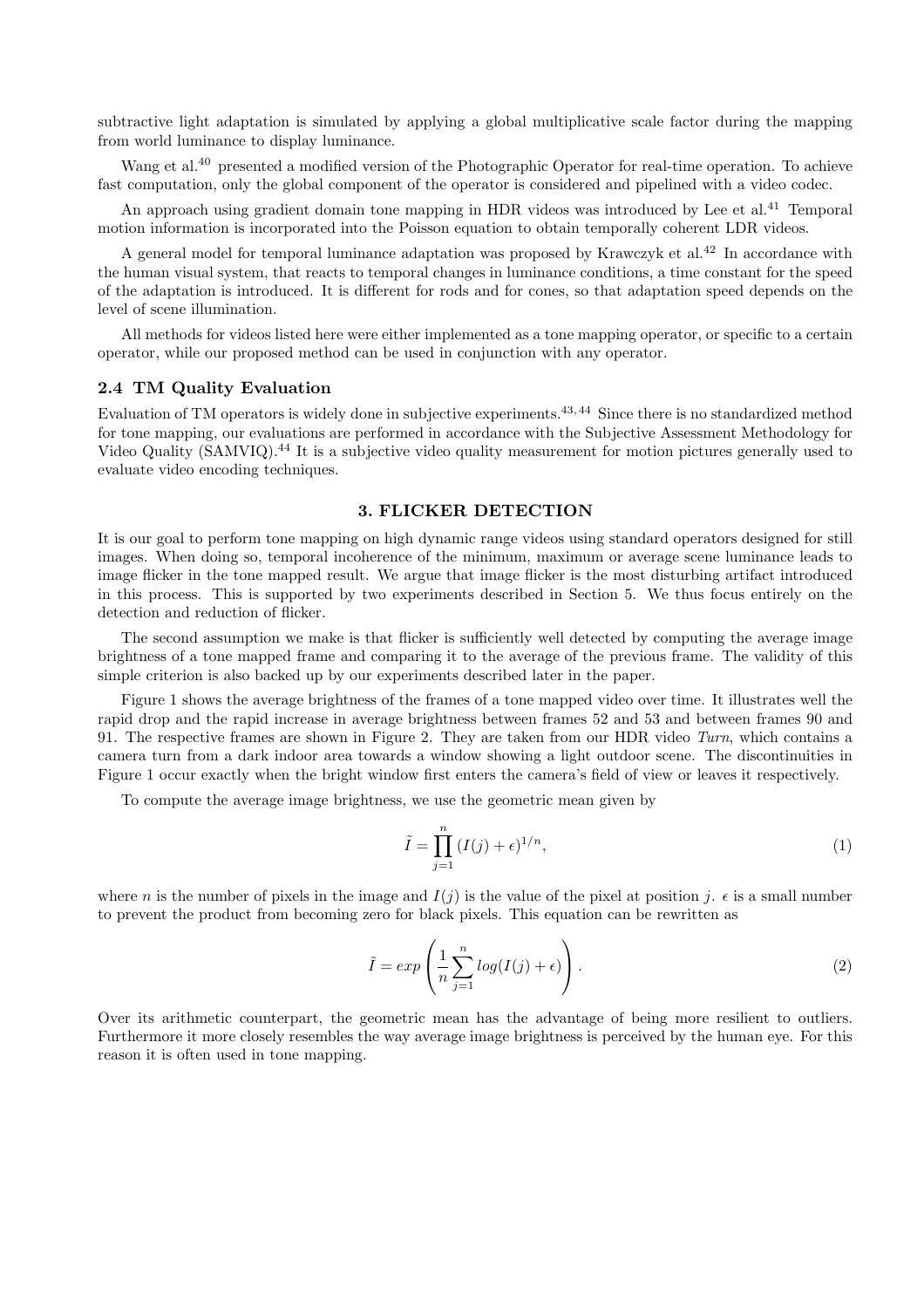

Figure 1. Log average pixel value of an HDR video tone mapped with the Photographic Operator. From frame 53 to 90, a window showing the light outside is visible. This leads to a large increase of the scene's dynamic range and a large drop in brightness of the tone mapped result.



Figure 2. Six frames of the video *Turn* tone mapped with the Photographic Operator. As soon as the window enters the camera's field of view, the scene's minimum and maximum luminance changes greatly, leading to a visible brightness difference of the tone mapped frames. This can be seen between frames 52 and 53 and frames 90 and 91.

# **3.1 Calculating the Brightness Threshold**

The biggest challenge in developing a flicker detection criterion using the log average pixel value is finding a suitable threshold for the difference of the averages of two consecutive frames. We experimented with two different models found in the literature on the human visual system. They are Weber's law<sup>45</sup> and Stevens' power law.<sup>46</sup> Both use the notion of a *just noticeable difference* <sup>Δ</sup>R, which depends on a given background luminance R, and both introduce an adjustable parameter k. For a given luminance level (in our case the log average of the previous frame), these models allow the computation of a maximum luminance change that will remain unnoticed to a human observer. Even though the setting for which these laws were developed slightly differs from ours, they serve as a perceptional basis for our criterion.

Weber's law is a mathematical model for the human visual perception.<sup>45</sup> It states that the ratio between the minimum incremental amount of luminance required to be perceptible and the background luminance is a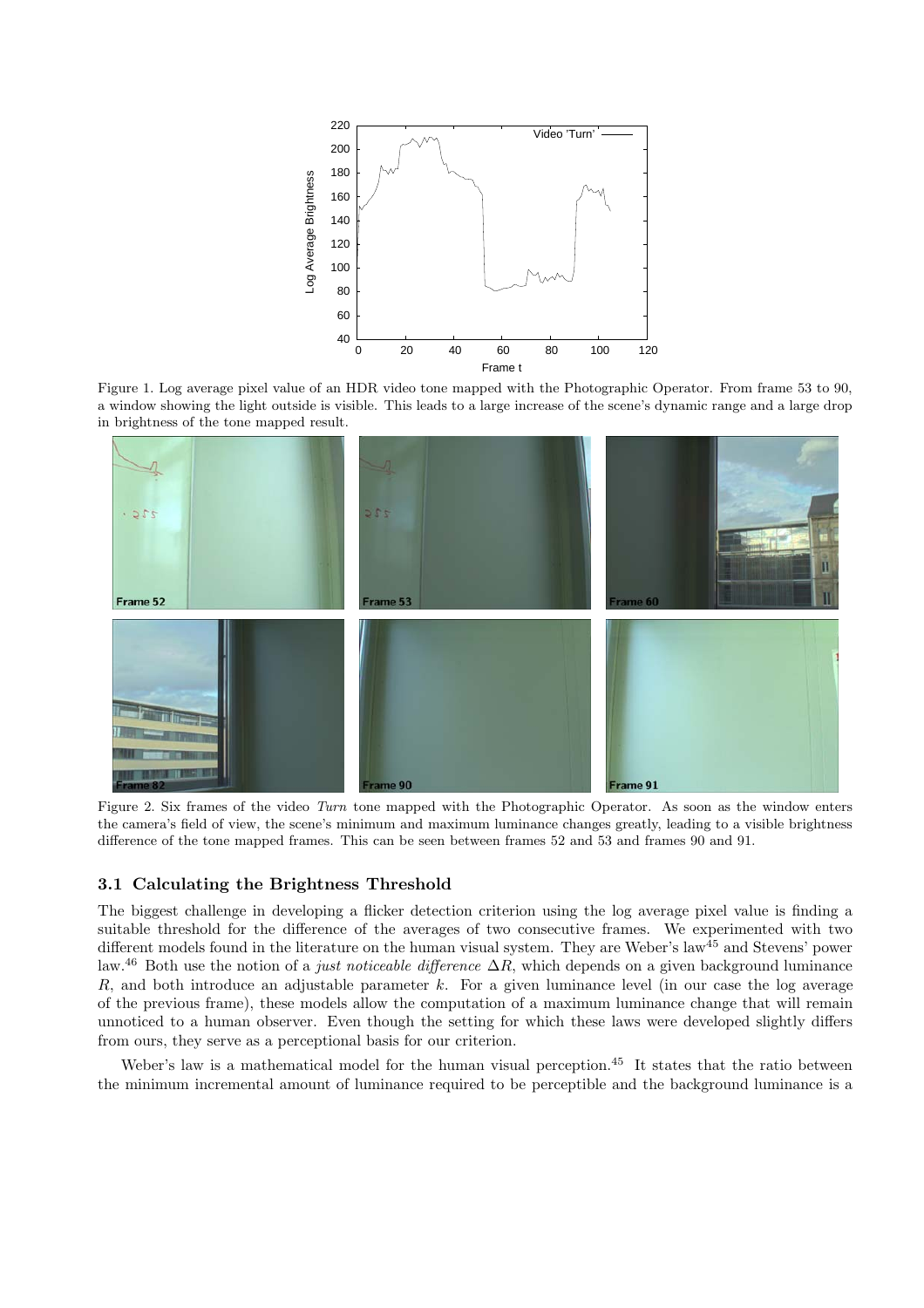constant:

$$
k = \frac{\Delta R}{R}
$$
 (3)  
In other words, the just noticeable difference is a fixed fraction of the predominant brightness. This equation

can be solved for  $\Delta R$  to yield the desired threshold.

Our second criterion is Stevens' power law.<sup>47</sup> It describes the relationship between the real magnitude of a general stimulus and the magnitude as perceived by a human. A number of TM operators use the power law with the stimulus being the sensation of brightness.  $2^{2,23}$  In its general form, it is given by

$$
\Delta R = kR^{\alpha},\tag{4}
$$

where  $\alpha$  is a constant specific to the type of stimulus considered. For brightness  $\alpha \approx 0.33$ .

A suitable value for the parameter k is determined experimentally for each criterion. This is presented in Section 5. In our experiments, we also found that Stevens' power law allows for the most accurate detection of flickering frames. It is therefore our criterion of choice.

#### **4. FLICKER REDUCTION**

In this section we demonstrate our flicker reduction algorithm, which makes use of the flicker detection introduced in the previous section. It will be seen that a robust detection makes flicker removal straightforward. If flicker occurs in a frame, we iteratively adjust its brightness until it is within the tolerable threshold. To illustrate our algorithm, we use frames 52 and 53 of the test video *Turn* as shown in Figures 1 and 2 as an example throughout this section: A part of the window showing the very light outside suddenly moves into the camera's field of view, making the maximum scene luminance go up rapidly. The TM operator maps the now increased dynamic range of the scene onto the same display range, resulting in an overall much darker image. The case where the image brightness *increases* rapidly is handled analogously and not explicitly described here.

The algorithm is implemented as a post-processing step and works with any tone mapper. We tested our approach with Ward's Contrast-Based Scale Factor,<sup>25</sup> the Histogram Adjustment by Ward et al.<sup>27</sup> and the Photographic Tone Reproduction by Reinhard et al.<sup>28</sup>

We start by tone mapping the current frame  $t$  with the chosen operator and settings. Next, the log average pixel value  $I_t$  of the frame is computed using Equation 2. Then we calculate the maximum allowable brightness difference  $\Delta R$  to the previous frame using Stevens' power law (Equation 4):

$$
\Delta R = k(\tilde{I}_{t-1})^{0.33},\tag{5}
$$

where  $\tilde{I}_{t-1}$  is the log average of the previous frame. Now we check whether  $|\tilde{I}_{t-1} - \tilde{I}_t| > \Delta R$ . If it is not, then the frame is likely not to be a flickering frame (see experimental results). In our example however, it is assumed that the current frame is much darker than the previous one  $(\tilde{I}_{t-1} > \tilde{I}_t)$ . The goal is now to increase the frame's brightness so that it falls within a tolerable range. The lower end of this range is given by  $I_{t-1} - \Delta R$ , meaning that there shall be no detectable flicker. It is also desirable to maintain the original brightness produced by the TM operator as well as possible. After adjustment,  $I_t$  should therefore be close to the lower end of the range. To accommodate this fact, we set the upper bound to  $\tilde{I}_{t-1} - p\Delta R$ , where p is a percentage we set to 50% in our implementation. The next step is to iteratively adjust the frame's brightness, producing a sequence  $\tilde{I}_l^0$ ,  $\tilde{I}_l^1$ , ...,  $\tilde{I}_l^i$ , ...,  $\tilde{I}_l^i$ , ...,  $\tilde{I}_l^i$ , ...,  $\tilde{I}_l^i$  and  $\tilde{I}_l^i$  are  $\tilde$ until it falls into the desired range of  $[\tilde{I}_{t-1} - \Delta R, \tilde{I}_{t-1} - p\Delta R]$ . As an explicit target value  $I^*$ , we aim for the range's center. The process of iteratively approaching the desired brightness is depicted in Figure 3.

## **4.1 Iterative Brightness Adjustment**

Most TM operators perform a final normalization and clamping of the resulting floating point values. The tone mapper may produce scaled luminance values in an arbitrary range. In the normalization step, these values are shifted to begin from zero and are usually scaled to 255. Afterwards, the values may be clamped to [0, 255] again for robustness against imprecision in the floating point operations. We modify these steps by introducing a scale parameter s. The values after tone mapping are then normalized to the range of [0, <sup>255</sup>s] instead. The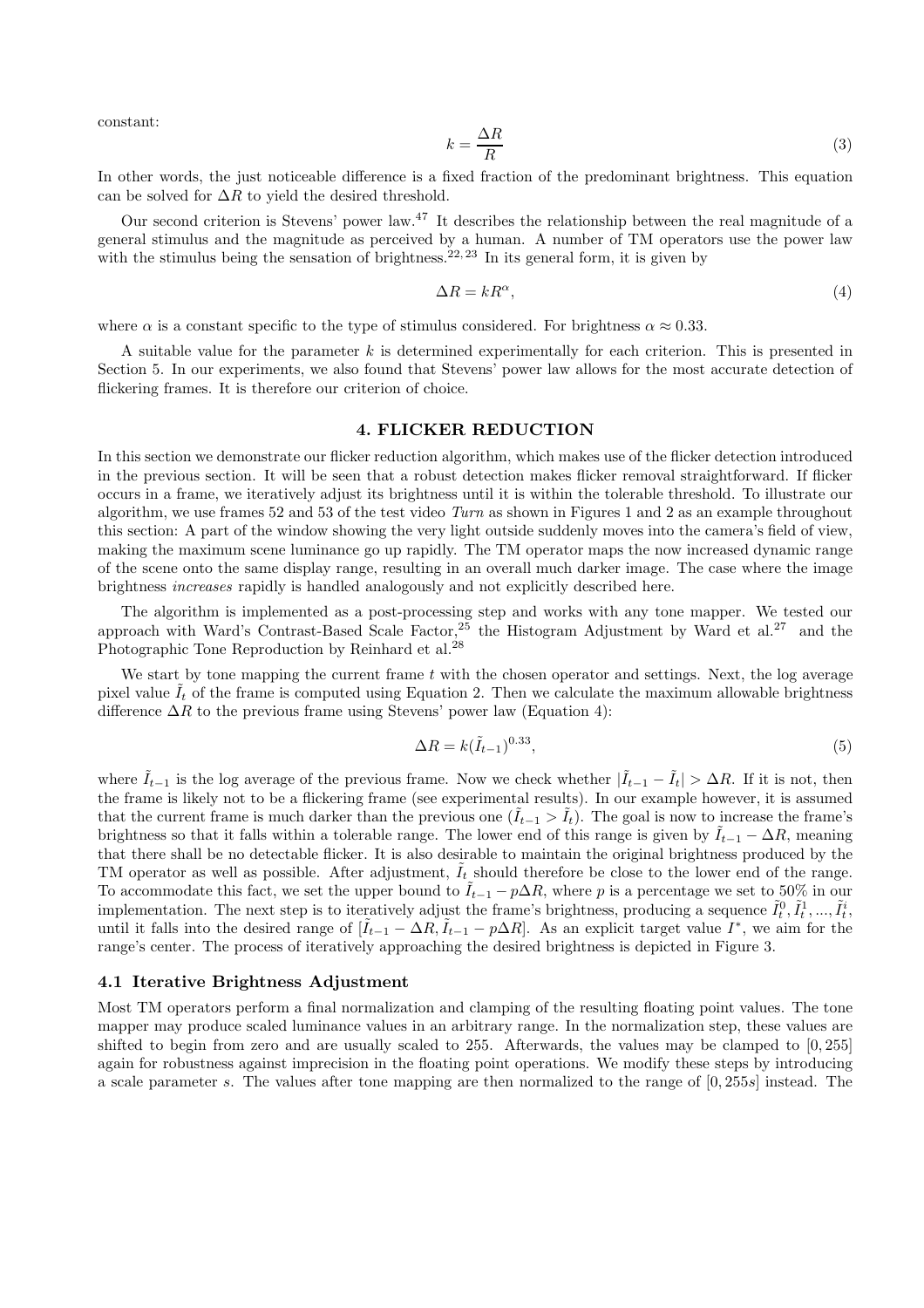

Figure 3. Frame *t* is too dark after tone mapping  $(\tilde{I}_t^0 < \tilde{I}_{t-1} - \Delta R)$ . Its brightness is thus iteratively adjusted towards the target value *I*∗. After three iterations, it falls within the tolerable brightness range drawn in gray.

subsequent clamping to a byte remains unchanged. In doing so, the change of the average output brightness will be approximately linear to the change of s (only approximately because of shifting and clamping). That is, for a certain range of scale changes, there is a slope parameter  $m<sup>0</sup>$  for which

$$
\tilde{I}_t^0 - \tilde{I}_t^1 = m^0(s^0 - s^1)
$$
\n(6)

holds. In the following, we use the superscript to denote the iteration index in our iterative brightness adjustment scheme.  $\tilde{I}_t^0$  is therefore the log average pixel value of frame  $I_t$  as determined earlier (called  $\tilde{I}_t$  above).  $s^0 = 1.0$  is<br>the original scale used for normalization.  $\tilde{I}^1$  and  $s^1$  are the respective v the original scale used for normalization.  $\tilde{I}_t^1$  and  $s^1$  are the respective values after adjusting the scale once. The initial slope  $m^0$  is set to an arbitrary value of 50. It is refined during the iterations an initial slope  $m<sup>0</sup>$  is set to an arbitrary value of 50. It is refined during the iterations and re-used for later frames. In the following, we omit the time parameter  $t$  to avoid clutter.

At this point, we know the frame's original average brightness  $\tilde{I}^0$ , the desired target brightness  $I^*$  to which we would like to adjust it, the original scale  $s^0$  and a rough estimate of the coefficient  $m^0$  to relate scale change to brightness change. From this, we can compute a new scale  $s<sup>1</sup>$  that maps the brightness closer to the target by rearranging Equation 6 and replacing  $\tilde{I}_t^1$  with  $I^*$ :

$$
s^1 = s^0 - \frac{I^0 - I^*}{m^0}.\tag{7}
$$

The normalization step as described before is then re-done using the adjusted scale parameter  $s^1$ . This results in a new log average image brightness of  $\tilde{I}^1$  in the first iteration. We now know that adjusting the scale from  $s^0$  to  $s^1$ changed the average from  $\tilde{I}^0$  to  $\tilde{I}^1$ . Inserting these values into Equation 6 yields a more accurate approximation of the slope parameter which we denote by  $m^1$ .

In each iteration i, the scale parameter  $s^i$  is updated (Equation 7), and the original tone mapping output is normalized and clamped using  $s^{\hat{i}}$ , resulting in  $\tilde{I}^i$ . A more accurate slope  $m^i$  is then estimated from

$$
m^i = \frac{\tilde{I}^i - I^0}{s^i - s^0}.\tag{8}
$$

The iteration ends as soon as  $\tilde{I}^i$  falls within the tolerable target range given above, in which case the normalized image is the output of the post processing step. The iterative brightness adjustment is illustrated in Figure 3. See the next section for the mean number of iterations required. The final slope  $m<sup>i</sup>$  from the last iteration is saved and re-used as an initial guess for the next flickering frame.

The adjusted brightness  $\tilde{I}_t^i$  of frame t is now slightly lower than  $\tilde{I}_{t-1}$  (more specifically:  $\tilde{I}_t^i \approx I^* < \tilde{I}_{t-1}$ ).<br>We set the difference is now within a range we consider to be unobtrusive. For the n However, the difference is now within a range we consider to be unobtrusive. For the next frame  $t + 1$ , we set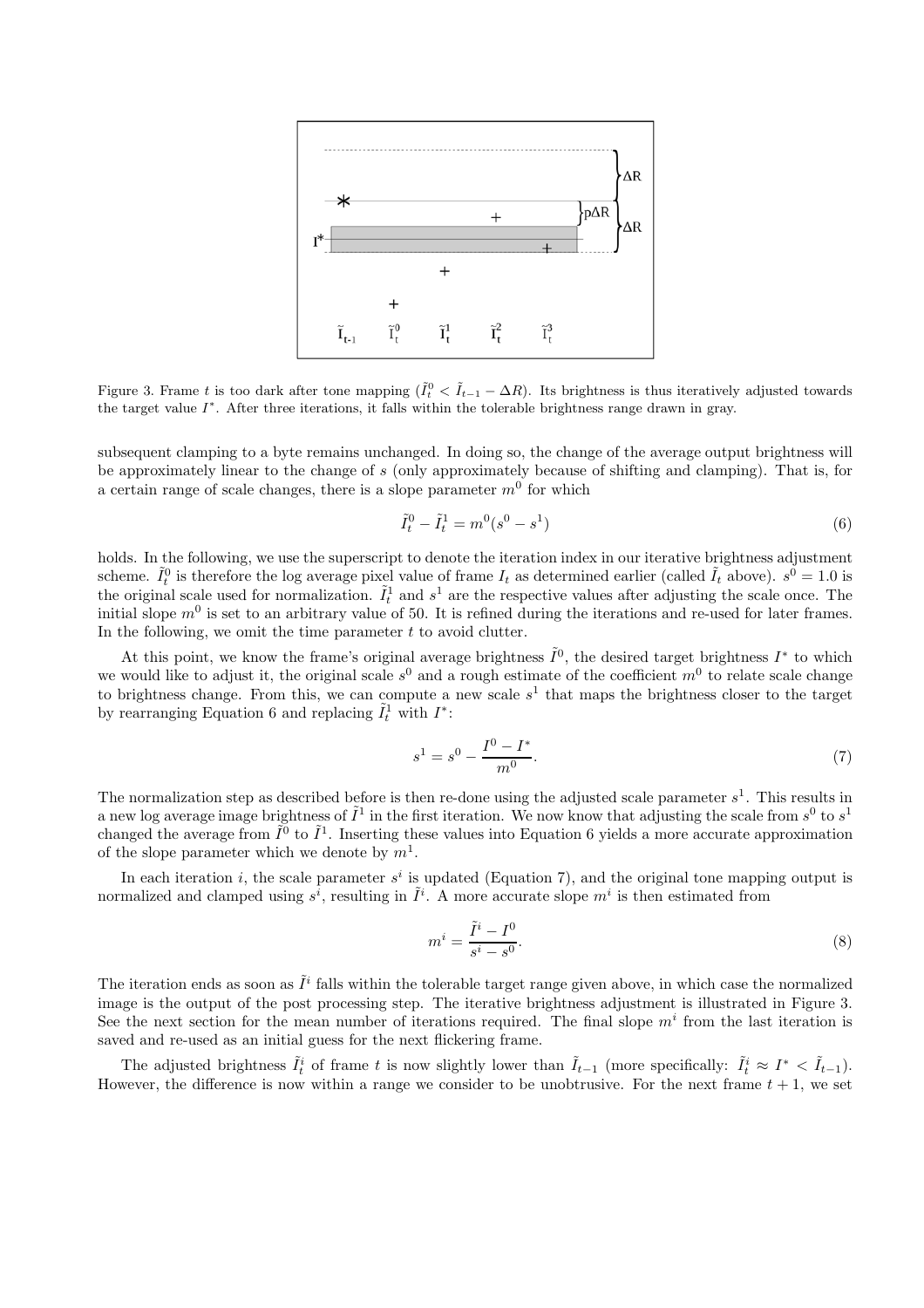the normalization scale to 1.0 again, i.e., we tone map with standard parameters. If there is no more rapid scene histogram change between frames t and  $t + 1$ ,  $\tilde{I}_{t+1}$  is now closer to  $\tilde{I}_t$  than  $\tilde{I}_t$  was to  $\tilde{I}_{t-1}$  and the amount of adjustment required is smaller. After a few frames, the difference approaches a value less than  $\Delta R$  and no further adjustment is necessary. Figure 4 illustrates this convergence towards standard parameters.



Figure 4. This plot shows a rapid decrease of average brightness between frames 1 and 2. Frame 2 is adjusted to reduce the brightness gap. The amount of adjustment needed decreases with each subsequent frame. In frame 5, the adjusted brightness has converged towards the value achieved by tone mapping with standard scale. No more adjustment is required.

# **5. EXPERIMENTAL RESULTS**

# **5.1 Subjective Flicker Detection**

Our experimental results are all based on two subjective user studies we performed. For both studies, we used the same five HDR videos, tone mapped without flicker reduction. The length of the video clips ranges from 14 to 44 seconds. Here are the names and a brief description of the videos:

| Turn:          | Mostly indoor scene with a window showing the bright outside. Smooth horizontal cam-     |
|----------------|------------------------------------------------------------------------------------------|
|                | era rotation with a sudden transition from dark to bright and back.                      |
| Handheld:      | Handheld camera. Indoor with very dark areas and window. Random camera motion.           |
| Outdoor:       | Outdoor scene with a relatively narrow dynamic range. Horizontal and vertical camera     |
|                | rotation.                                                                                |
| Outdoor South: | A street with moving cars and trees.                                                     |
| Linux Room:    | Dark indoor scene with long exposure times and motion blur. Artificial light sources. In |
|                | some frames, the window to the outside is visible.                                       |

Since different TM operators produce different flicker artifacts, we tone mapped these videos with the three operators: Ward's Contrast-Based Scale Factor<sup>25</sup> (referred to as *Scale* in the following), the Histogram Adjustment by Ward et al.<sup>27</sup> (*Histogram*) and the Photographic Tone Reproduction by Reinhard et al.<sup>28</sup> (*Photographic*). This resulted in 15 videos total. The URL where all our videos can be found is given in the *References* section.<sup>48</sup>

Both experiments included the same 10 test subjects. They had no prior experience with HDR video or tone mapping. The methodology of our experiments was based on SAMVIQ.<sup>44</sup> We only differ from the recommendation in that we do not show an explicit reference video. This was not possible due to the lack of an HDR display to show a non-tone-mapped reference video on.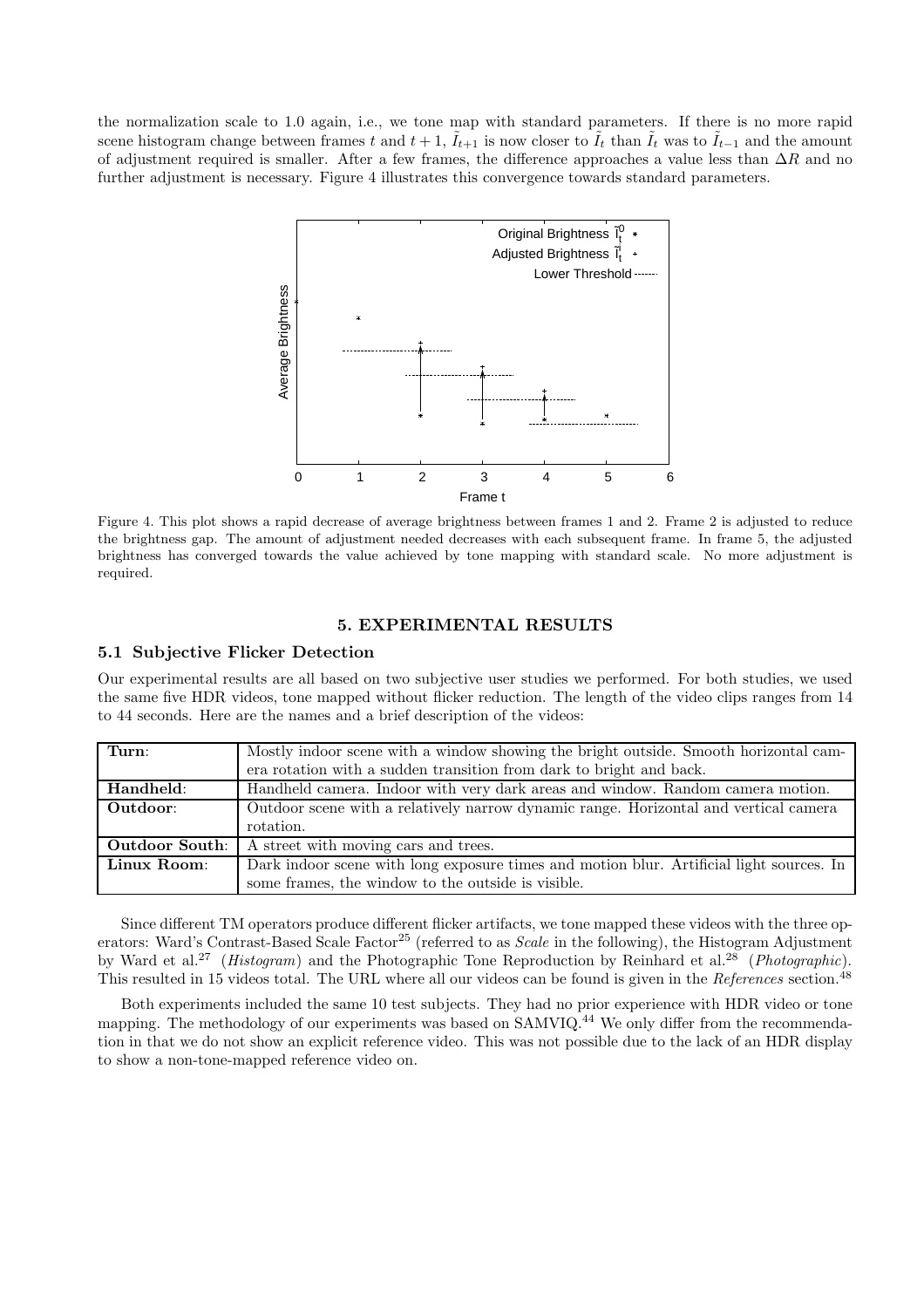In the first experiment, the subjects were told to mark the video frames in which they perceive a general distortion. They were not informed of our endeavor to remove flicker artifacts in particular. From the resulting list of marked frames, we removed three frames that were clearly due to problems in the capturing process and unrelated to tone mapping (e.g., motion blur or ghosting due to exposure bracketing). In the second experiment, we told the subjects to mark frames with visible image flicker. We observed that more frames were marked in the second experiment than in the first. Additionally, each frame that was marked in experiment 1 by anyone was marked by half or more of the users in experiment 2, i.e., the first results were a subset of the second. The fact that each reported distortion turned out to be classified as image flicker implies that flicker is the most obtrusive artifact introduced when still image tone mappers are applied to video.

To compile a final list of frames that are considered flickering, we used those frames that were marked by 50% or more of the subjects in the second experiment. This includes everything that was marked in the first one. Table 1 shows our list. Some clips exhibit a large brightness difference between frame 0 and 1. This is also an artifact of the capturing process, but was left in the list as it also constitutes flicker.

| Video / Operator       |              | <b>Reported Flickering Frames</b> |  |  |
|------------------------|--------------|-----------------------------------|--|--|
| Turn                   | Scale        | 1, 53, 57, 71, 72, 90-92          |  |  |
|                        | Photographic | 1, 53, 91                         |  |  |
|                        | Histogram    | $19, 51-54, 91, 92$               |  |  |
| Handheld<br>Scale      |              | 12, 14, 34, 35                    |  |  |
|                        | Photographic |                                   |  |  |
|                        | Histogram    |                                   |  |  |
| Outdoor                | Scale        | 1, 13, 18                         |  |  |
|                        | Photographic | $\overline{1,} 13, 60$            |  |  |
|                        | Histogram    |                                   |  |  |
| Outdoor South<br>Scale |              | 6, 27, 28, 42, 54, 57             |  |  |
|                        | Photographic | 27, 28, 41, 42                    |  |  |
|                        | Histogram    |                                   |  |  |
| Linux Room             | Scale        | 10, 17, 50, 68                    |  |  |
|                        | Photographic | 10, 18, 50, 78                    |  |  |
|                        | Histogram    | 14, 26, 78, 79                    |  |  |

Table 1. List of flickering frames for each video tone mapped with each operator. We included all frames that were reported by 50% or more of the subjects in our second experiment. 50 frames were reported in total.

## **5.2 Setting the Parameter k**

In Section 3, we introduced two criteria for the detection of flicker: Stevens' power law and Weber's law. Both had an adjustable parameter k to control their sensitivity to best match the subjective impression of flicker. We now describe how the marked frames shown in Table 1 are used to determine the optimal values for k and to judge the performance of the two criteria. For this purpose, a data set consisting of all 1311 frames of all video clips is created. For each frame, we compute the difference  $\Delta R$  of its log average brightness and its predecessor's R. Knowing  $\Delta R$  and R, solving Equations 3 and 4 for k yields a minimum sensitivity value for which the frame would just be detected as flickering. We thus also record  $k_{weber}$  and  $k_{stevens}$  for each frame. Additionally, we mark the flickering frames according to Table 1. Figure 5 shows the number of frames having a certain value  $k_{stevens}$  for the two classes of flicker and non-flicker frames.

For a given value of  $k$ , we can now count the number of correctly detected flickering frames (true positives,  $tp$ ), frames incorrectly classified as flickering (false positives,  $fp$ ), and missed frames (false negatives,  $fn$ ). The metrics *precision* P and *recall* R are calculated as:<sup>49</sup>

$$
P = \frac{tp}{tp + fp},\tag{9}
$$

$$
R = \frac{tp}{tp + fn}.\tag{10}
$$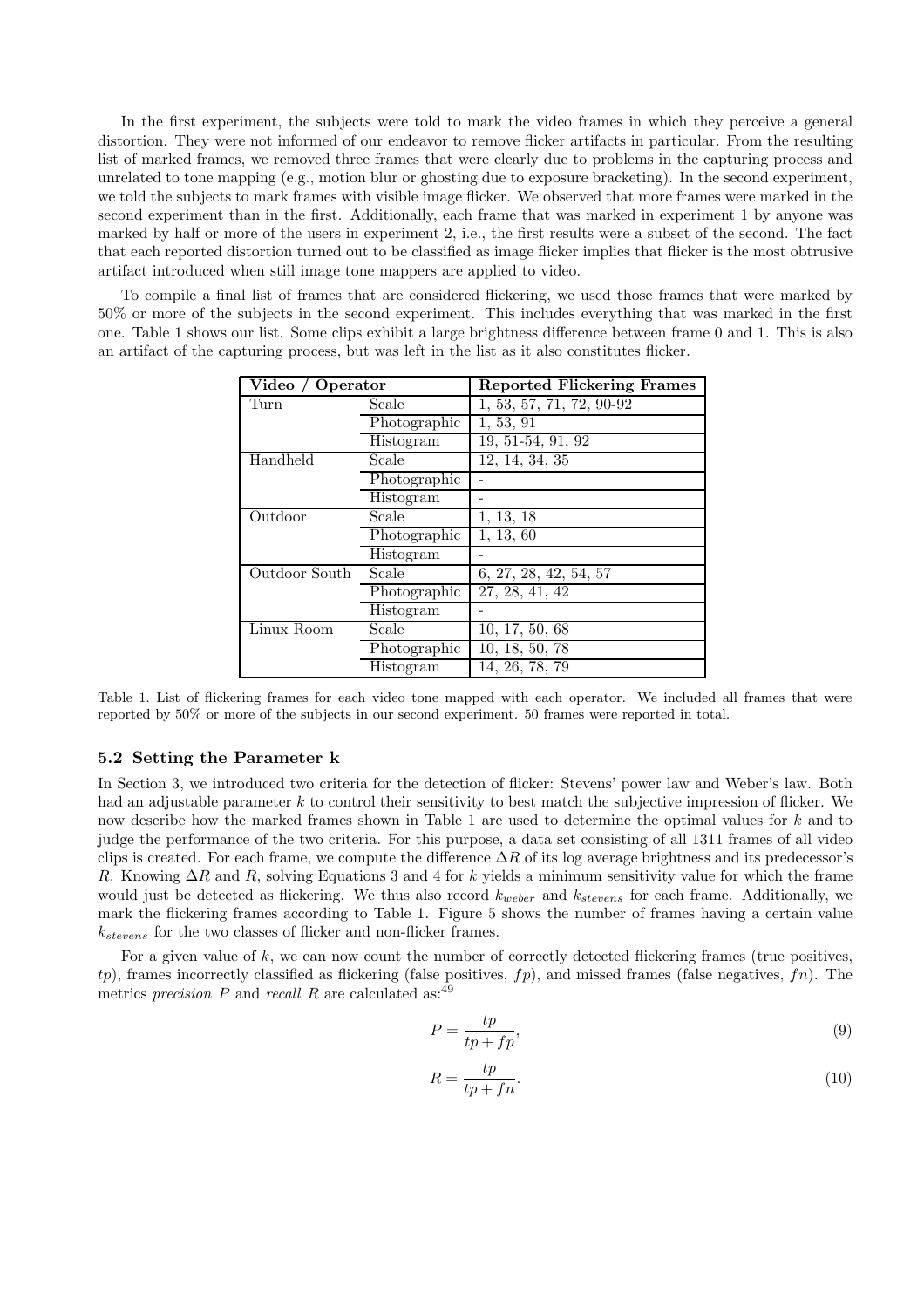

Figure 5. The histogram shows the number of flicker and non-flicker frames for each value of *k* for Stevens' power law.

Precision is defined as the fraction of correctly detected flicker frames among all detected frames, whereas recall is the fraction of correctly detected flicker frames among all actual flicker frames. Figure 6 plots precision and recall on our data set against the chosen value of k. A higher k generally increases the precision, but has a negative impact on recall.



Figure 6. Precision and recall of our detector plotted against parameter *kstevens*.

The  $F_\beta$ -score  $(F_\beta \in [0,1],$  a higher score is better) combines both precision and recall:

$$
F_{\beta} = (1 + \beta^2) \cdot \frac{P \cdot R}{\beta^2 \cdot P + R}.
$$
\n
$$
(11)
$$

The parameter  $\beta$  expresses subjective preferences, e.g., whether the number of frames incorrectly classified as flickering is more relevant compared to flicker frames that are not detected (missed frames). In the case of  $\beta = 1$ , the  $F_1$  score can be interpreted as the weighted average of precision and recall;  $\beta = 2$  gives recall (missed frames) twice the weight of precision. Figure 7 shows the value of four different F-scores depending on the value of  $k$ . The global maximum of each F-score indicates the k which optimizes the subjective preferences. Higher  $\beta$  values lead to a lower k and reduce the number of missed frames at the expense of more false positives.

Our goal is to remove as much flicker as possible to generate high quality videos. Thus the number of missed flicker frames should be low. False positives are more acceptable, since additional tone mapping of a non-flicker frame merely increases the computational effort. Based on these considerations we chose the  $F_4$ -score as quality measurement criterion which assigns four times as much importance to recall as to precision.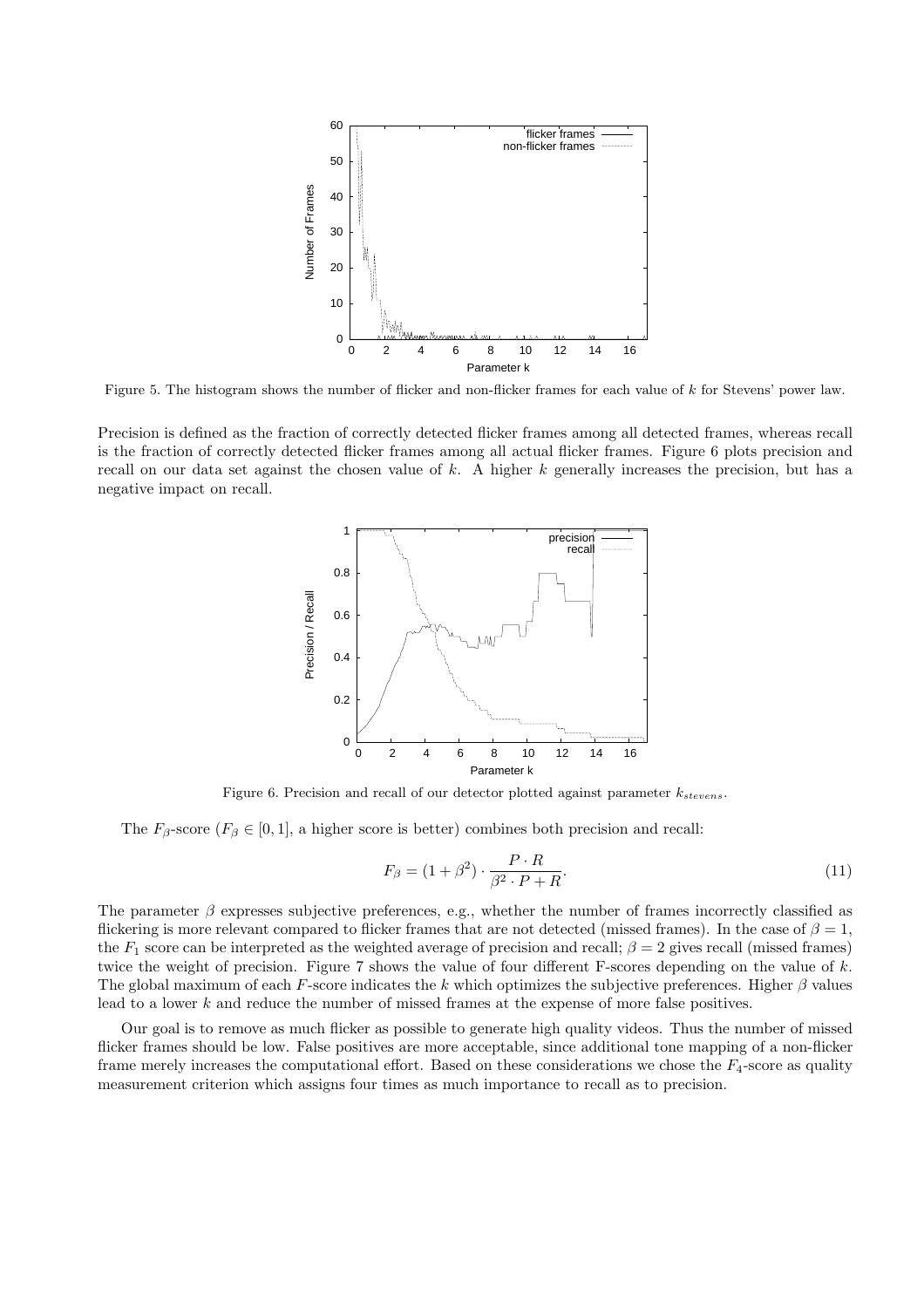

Figure 7. Comparison of different *F*-scores based on Stevens' power law.

To derive an optimal value for the parameter  $k$ , we consider the full data set. The optimal values for Stevens' power law and Weber's law are  $k_{stevens} = 2.133$  and  $k_{weber} = 0.0846$  respectively.

We use tenfold cross validation<sup>50</sup> to judge the performance of our flicker detection in practice. The idea is to partition the video frames into ten subsets: In one iteration, the maximum  $F_4$  score (i.e., the optimal value of k) is calculated using nine training sets. The remaining subset is used to calculate a realistic  $F_4$ -score and to judge the performance of the detection. This is repeated ten times, such that all frames are used for validation exactly once. The average over all  $F_4$ -scores is used as the final score for the respective detection method. Table 2 summarizes the results.

| Method         | Avg. $F_4$ -score | $\#$ false negatives | $\#$ true positives | $\#$ false positives |
|----------------|-------------------|----------------------|---------------------|----------------------|
| <b>Stevens</b> | 0.8689            |                      |                     |                      |
| Weber          | 0.7774            |                      | 48                  | 149                  |

Table 2. Comparison of cross-validation results.

It can be seen that the average F<sup>4</sup>-score of Stevens' power law is higher, making it the better choice for our purpose. From the number of false negatives and false positives for our choice of  $k$ , we can conclude that a large difference of the log average pixel value between two frames is a necessary criterion for a flickering frame. That is, if our detector classifies a frame as non-flickering, it is very likely to actually be a non-flicker frame. This justifies our decision to adjust a frame's brightness until our detector stops reporting flicker. It is very likely that the flickering is now removed. In other words, we use flicker detection as an objective quality metric to prove the correctness of our flicker reduction algorithm.

Our results are presented as eight plots in Figure 8. They show the trend of the log average brightness before and after flicker reduction. We selected eight representatives out of the 15 videos we created. Corrected and original version of all 15 videos can be downloaded from the URL given in the *References* section.<sup>48</sup>

## **5.3 Computational Effort of Flicker Reduction**

We assume that the log average brightness of a frame can be obtained from the TM operator as a by-product or calculated with little extra effort. The cost of flicker detection is thus negligible and so is the calculation of the new scale parameter in our iterative brightness adjustment scheme. Hence, the additional computational effort produced by our flicker reduction algorithm is mainly due to the repeated normalization of flickering frames. When processing the 1311 frames of our test videos, 274 additional normalizations were performed. They were caused by adjusting 208 flickering frames. This number differs from the 50 flickering frames in Table 1 because one flicker effect may have to be smoothed over an entire succession of frames, and we also process false positives. This gives an average number of 1.317 iterations per adjusted frame and 4.16 adjusted frames per subjective flicker artifact.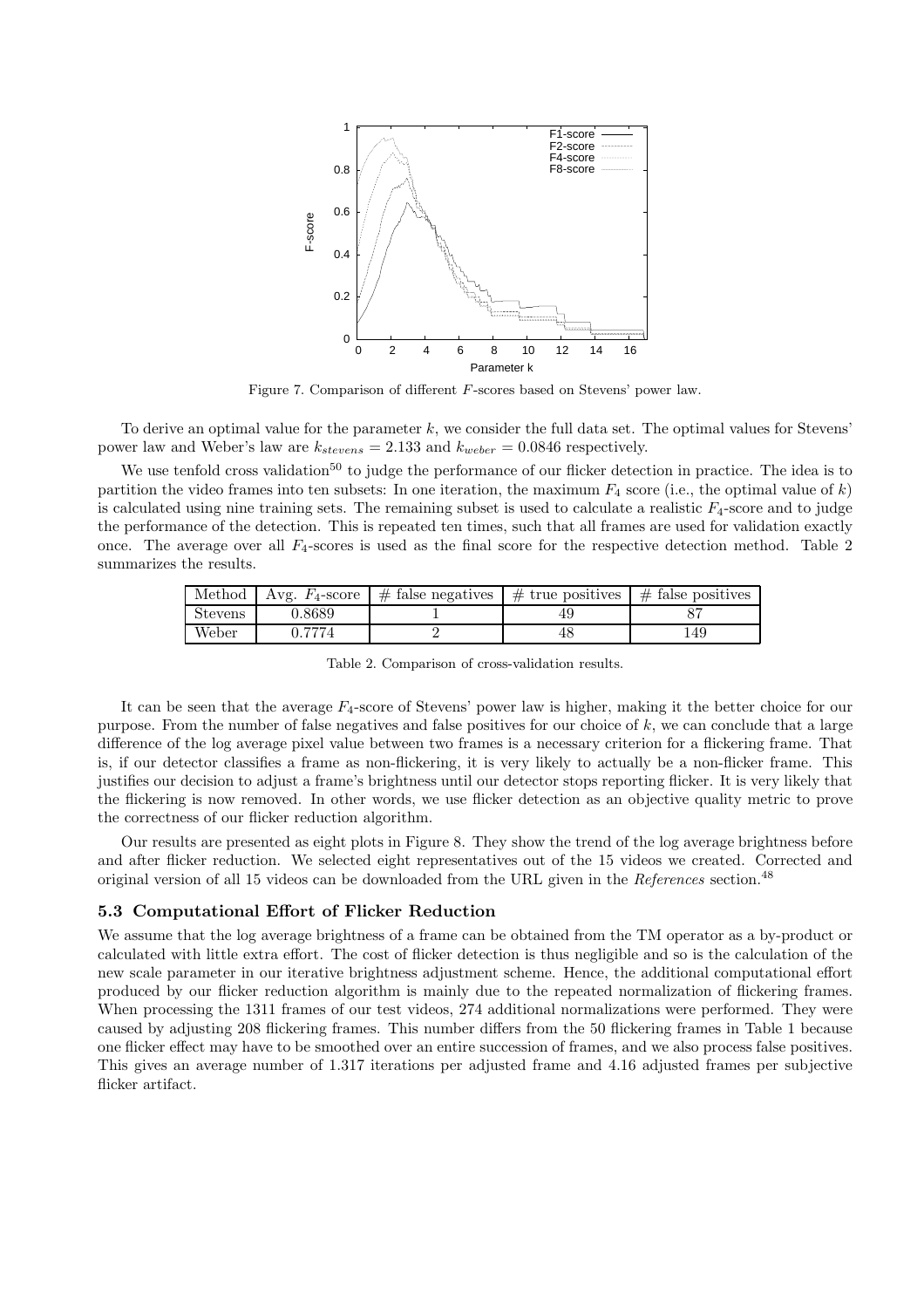

Figure 8. Average brightness before and after flicker reduction. We chose to show all five videos tone mapped with the Photographic Operator. Additionally, we show all three versions of *Turn*, since it has the most interesting properties.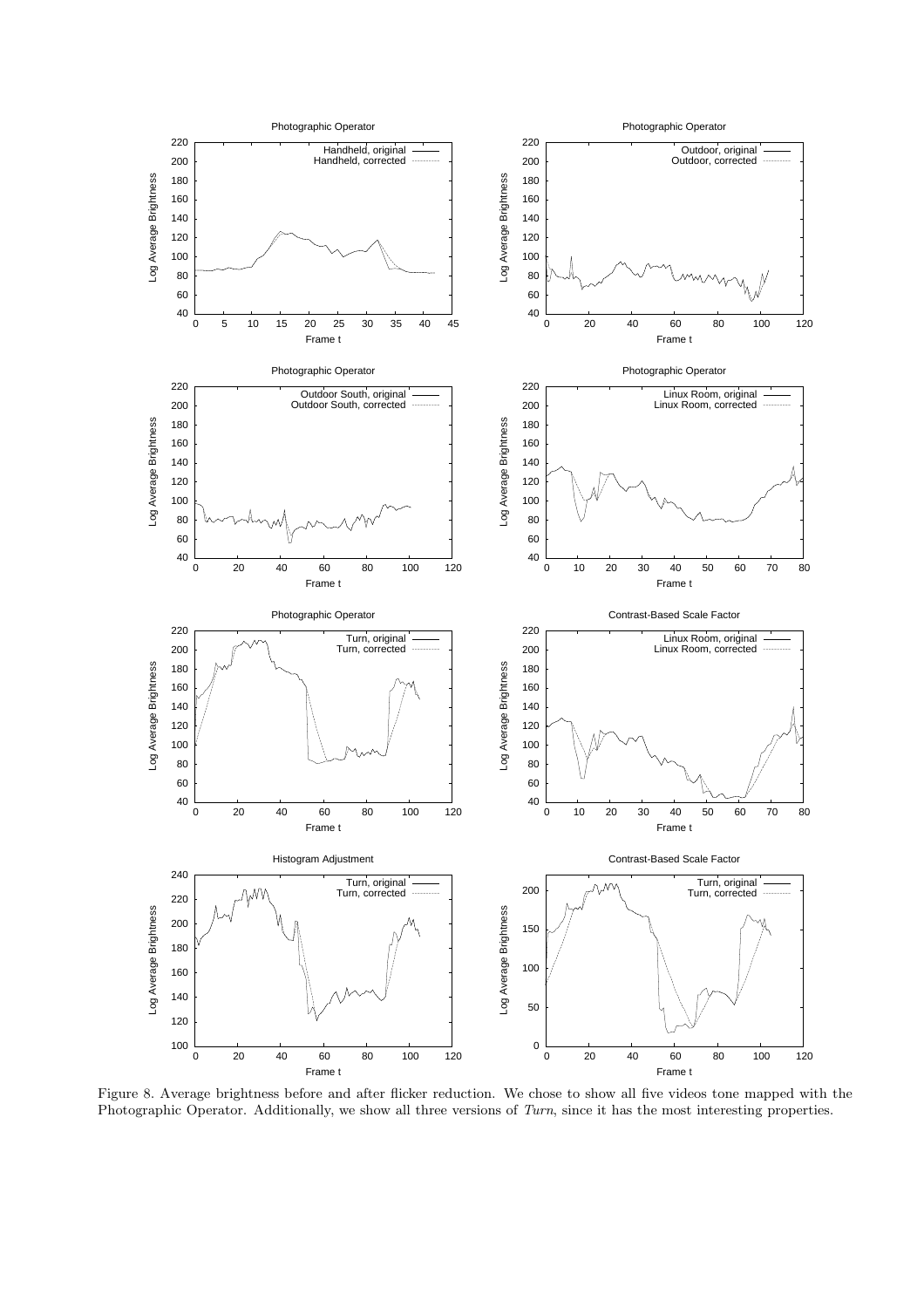#### **6. CONCLUSIONS**

We presented an algorithm for the automatic removal of flicker in tone mapped high dynamic range video. It is based on a threshold for the maximum allowable difference between the log average pixel value of two consecutive frames. When the threshold is exceeded, the frame's brightness is adjusted until it falls into a tolerable range. The flicker artifact is thus smoothed over several frames and becomes unobtrusive.

We evaluated our work by first fitting the threshold for flicker detection to the results of a subjective study. Flicker reduction adjusts the brightness until it is within the threshold. Assuming that we can detect flicker reliably, our flicker reduction algorithm is very likely to correctly remove flicker from the videos.

#### **REFERENCES**

- [1] Debevec, P. E. and Malik, J., "Recovering high dynamic range radiance maps from photographs," in [*Proc. of the 24th Annual Conference on Computer Graphics and Interactive Techniques*], (1997).
- [2] Mann, S. and Picard, R., "Being 'undigital' with digital cameras: Extending dynamic range by combining differently exposed pictures," in [*Proceedings of the IS&T 48th Annual Conference*], (1995).
- [3] Mitsunaga, T. and Nayar, S. K., "Radiometric self calibration," in [*Proc. of the IEEE Conference on Computer Vision and Pattern Recognition (CVPR)*], (1999).
- [4] Robertson, M. A., Borman, S., and Stevenson, R. L., "Dynamic range improvement through multiple exposures," in [*Proceedings of the International Conference on Image Processing, 1999 (ICIP 99)*], **3**, 159– 163 (Oct. 1999).
- [5] Ward, G., "Fast, robust image registration for compositing high dynamic range photographs from hand-held exposures," *Journal of Graphics Tools: JGT* **8**(2), 17–30 (2003).
- [6] Szeliski, R., "Image alignment and stitching: A tutorial," Tech. Rep. MSR-TR-2004-92, Microsoft Research (MSR) (Oct. 2004).
- [7] Guthier, B., Kopf, S., and Effelsberg, W., "Histogram-based image registration for real-time high dynamic range videos," in [*Proc. of IEEE International Conference on Image Processing (ICIP2010)*], (Sept. 2010).
- [8] Aguiar, P., "Unsupervised simultaneous registration and exposure correction," in [*IEEE International Conference on Image Processing, 2006*], 361–364 (2006).
- [9] Brajovic, V. and Kanade, T., "A sorting image sensor: An example of massively parallel intensity-totime processing for low-latency computational sensors," in [*IEEE International Conference on Robotics and Automation, 1996. Proceedings.*], **2**, 1638–1643 (Mar. 1996).
- [10] Nayar, S. K. and Mitsunaga, T., "High dynamic range imaging: Spatially varying pixel exposures," in [*IEEE Conference on Computer Vision and Pattern Recognition, 2000. Proceedings.*], **1**, 472–479 (June 2000).
- [11] Nayar, S. K. and Branzoi, V., "Adaptive dynamic range imaging: Optical control of pixel exposures over space and time," in [*Ninth IEEE International Conference on Computer Vision, 2003. Proceedings.*], **2**,  $1168 - 1175$  (Oct. 2003).
- [12] Acosta-Serafini, P., *Predictive multiple sampling algorithm with overlapping integration intervals for linear wide dynamic range integrating image sensors*, PhD thesis, Massachusetts Institute of Technology (2004).
- [13] Wang, H., Raskar, R., and Ahuja, N., "High dynamic range video using split aperture camera," in [*IEEE 6th Workshop on Omnidirectional Vision, Camera Networks and Non-classical Cameras (OMNIVIS, in conjunction with ICCV05)*], IEEE (2005).
- [14] Kang, S. B., Uyttendaele, M., Winder, S., and Szeliski, R., "High dynamic range video," *ACM Transactions on Graphics (TOG)* **22**, 319 – 325 (July 2003).
- [15] Guthier, B., Kopf, S., and Effelsberg, W., "Capturing high dynamic range images with partial re-exposures," in [*Proceedings of the IEEE 10th Workshop on Multimedia Signal Processing (MMSP)*], (2008).
- [16] Unger, J., Gustavson, S., Ollila, M., and Johannesson, M., "A real time light probe," in [*Proceedings of the 25th Eurographics Annual Conference, vol. Short Papers and Interactive Demos*], 17–21 (2004).
- [17] Yoshida, A., Blanz, V., Myszkowski, K., and Seidel, H.-P., "Perceptual evaluation of tone mapping operators with real-world scenes," in [*Human Vision and Electronic Imaging X, IS&T/SPIE's 17th Annual Symposium on Electronic Imaging (2005)*], Rogowitz, B. E., Pappas, T. N., and Daly, S. J., eds., *SPIE Proceedings Series* **5666**, 192–203, SPIE, San Jose, USA (Jan. 2005).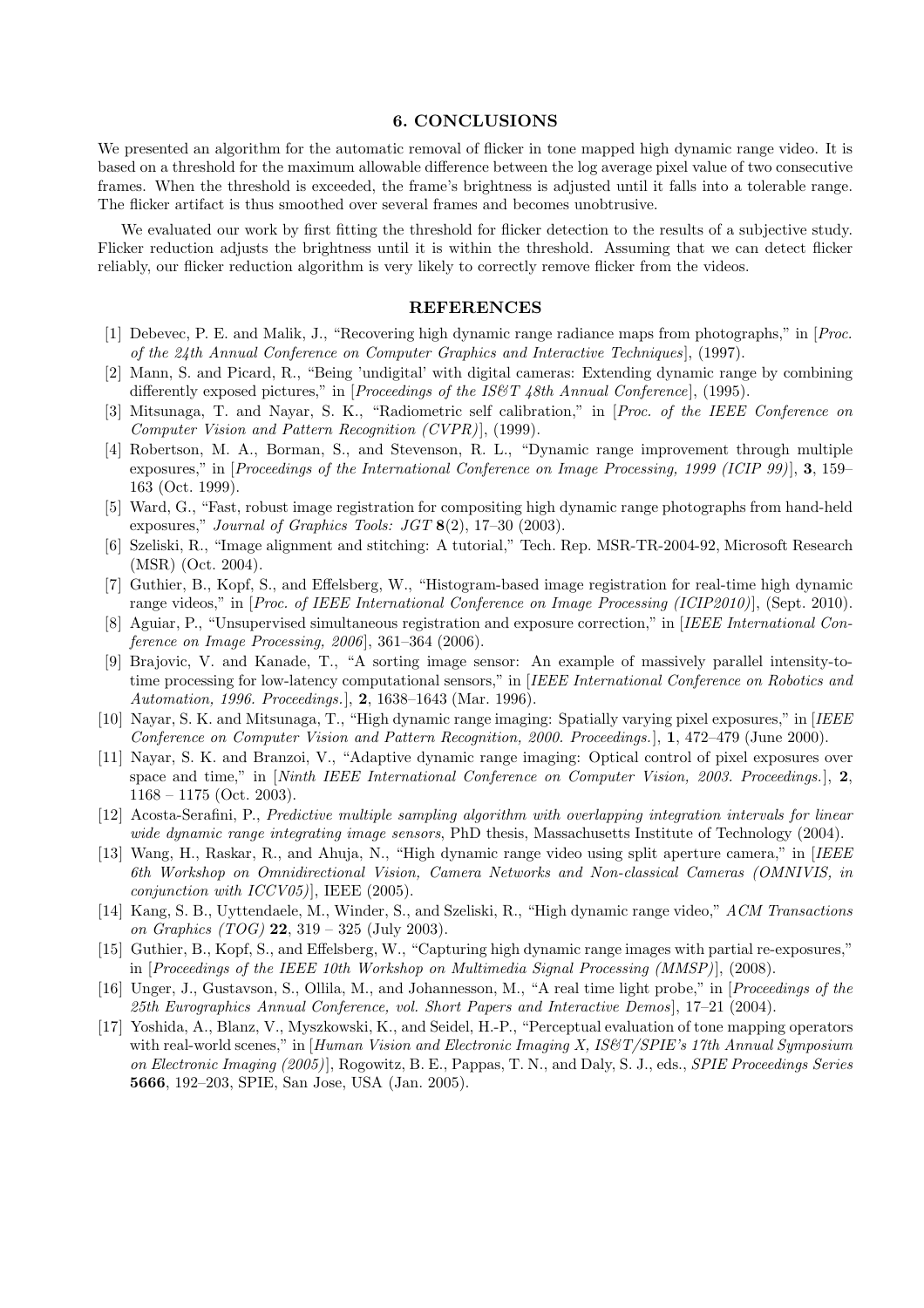- [18] Ashikhmin, M. and Goyal, J., "A reality check for tone-mapping operators," *ACM Trans. Appl. Percept.* **3**(4), 399–411 (2006).
- [19] Cadik, M., Wimmer, M., Neumann, L., and Artusi, A., "Evaluation of hdr tone mapping methods using essential perceptual attributes," *Computers & Graphics* **32**(3), 330–349 (2008).
- [20] Ledda, P., Chalmers, A., Troscianko, T., and Seetzen, H., "Evaluation of tone mapping operators using a High Dynamic Range display," *ACM Transactions on Graphics* **24**, 640–648 (July 2005).
- [21] Devlin, K., Chalmers, A., Wilkie, A., and Purgathofer, W., "Tone reproduction and physically based spectral rendering," in [*State of the Art Reports, Eurographics 2002*], Fellner, D. and Scopignio, R., eds., 101–123, The Eurographics Association (Sept. 2002).
- [22] Miller, G. S. and Hoffman, C. R., "Illumination and reflection maps: Simulated objects in simulated and real environments," *SIGGRAPH '84: Course Notes for Advanced Computer Graphics Animation* , 1–12 (July 1984).
- [23] Tumblin, J. and Rushmeier, H., "Tone reproduction for realistic images," **13**, 42–48 (Nov. 1993).
- [24] Ferwerda, J. A., Pattanaik, S. N., Shirley, P., and Greenberg, D. P., "A model of visual adaptation for realistic image synthesis," in [*SIGGRAPH 96 Conference Proceedings*], Rushmeier, H., ed., *Annual Conference Series*, 249–258, ACM SIGGRAPH, Addison Wesley (Aug. 1996).
- [25] Ward, G., "A contrast-based scalefactor for luminance display," *Graphics Gems IV* , 415–421 (1994).
- [26] Drago, F., Myszkowski, K., Annen, T., and Chiba, N., "Adaptive logarithmic mapping for displaying high contrast scenes," in [*Computer Graphics Forum*], **22**(3), 419–426 (2003).
- [27] Larson, G. W., Rushmeier, H., and Piatko, C., "A visibility matching tone reproduction operator for high dynamic range scenes," *IEEE Transactions on Visualization and Computer Graphics* **3**(4) (1997).
- [28] Reinhard, E., Stark, M., Shirley, P., and Ferwerda, J., "Photographic tone reproduction for digital images," *ACM Transactions on Graphics* **21**(3), 267–276 (2002).
- [29] Ashikhmin, M., "A tone mapping algorithm for high contrast images," in [*Rendering Techniques 2002 (Proceedings of the Thirteenth Eurographics Workshop on Rendering)*], 145–156, Eurographics Association, Aire-la-Ville, Switzerland, Switzerland (June 2002).
- [30] Meylan, L. and Süsstrunk, S., "High dynamic range image rendering with a retinex-based adaptive filter," *IEEE Transactions on Image Processing* **15**(9), 2820–2830 (2006).
- [31] Rahman, Z.-U., Jobson, D. J., and Woodell, G. A., "Retinex processing for automatic image enhancement," *Journal of Electronic Imaging* **13**(1), 100–110 (2004).
- [32] Oppenheim, A., Schafer, R., and Stockham, T.G., J., "Nonlinear filtering of multiplied and convolved signals," *Proceedings of the IEEE* **56**, 1264–1291 (Aug. 1968).
- [33] Fattal, R., Lischinski, D., and Werman, M., "Gradient domain high dynamic range compression," *ACM Transactions on Graphics* **21**(3), 249–256 (2002).
- [34] Technical Committee 3.1, "An analytic model for describing the influence of lighting parameters on visual performance, Vol. 1: Technical foundations," *CIE 19/2.1* (1981).
- [35] Pattanaik, S., Tumblin, J., Yee, H., and Greenberg, D., "Time-dependent visual adaptation for fast realistic image display," in [*Proceedings of the 27th annual conference on Computer graphics and interactive techniques*], 47–54, ACM Press/Addison-Wesley Publishing Co. New York, NY, USA (2000).
- [36] Benoit, A., Alleysson, D., Herault, J., and Callet, P., [*Spatio-temporal Tone Mapping Operator Based on a Retina Model*], 12–22, Springer-Verlag, Berlin, Heidelberg (2009).
- [37] Meylan, L., Alleysson, D., and Süsstrunk, S., "Model of retinal local adaptation for the tone mapping of color filter array images," *J. Opt. Soc. Am. A* **24**(9), 2807–2816 (2007).
- [38] Goodnight, N., Wang, R., Woolley, C., and Humphreys, G., "Interactive time-dependent tone mapping using programmable graphics hardware," in [*ACM SIGGRAPH 2005 Courses*], *SIGGRAPH '05*, ACM, New York, NY, USA (2005).
- [39] Durand, F. and Dorsey, J., "Interactive tone mapping," in [*Proceedings of the Eurographics Workshop on Rendering Techniques 2000*], 219–230, Springer-Verlag, London, UK (2000).
- [40] Wang, T.-H., Wong, W.-S., Chen, F.-C., and Chiu, C.-T., "Design and implementation of a real-time global tone mapping processor for high dynamic range video," in [*IEEE International Conference on Image Processing, 2007 (ICIP 2007)*], **6**, 209–212 (2007).